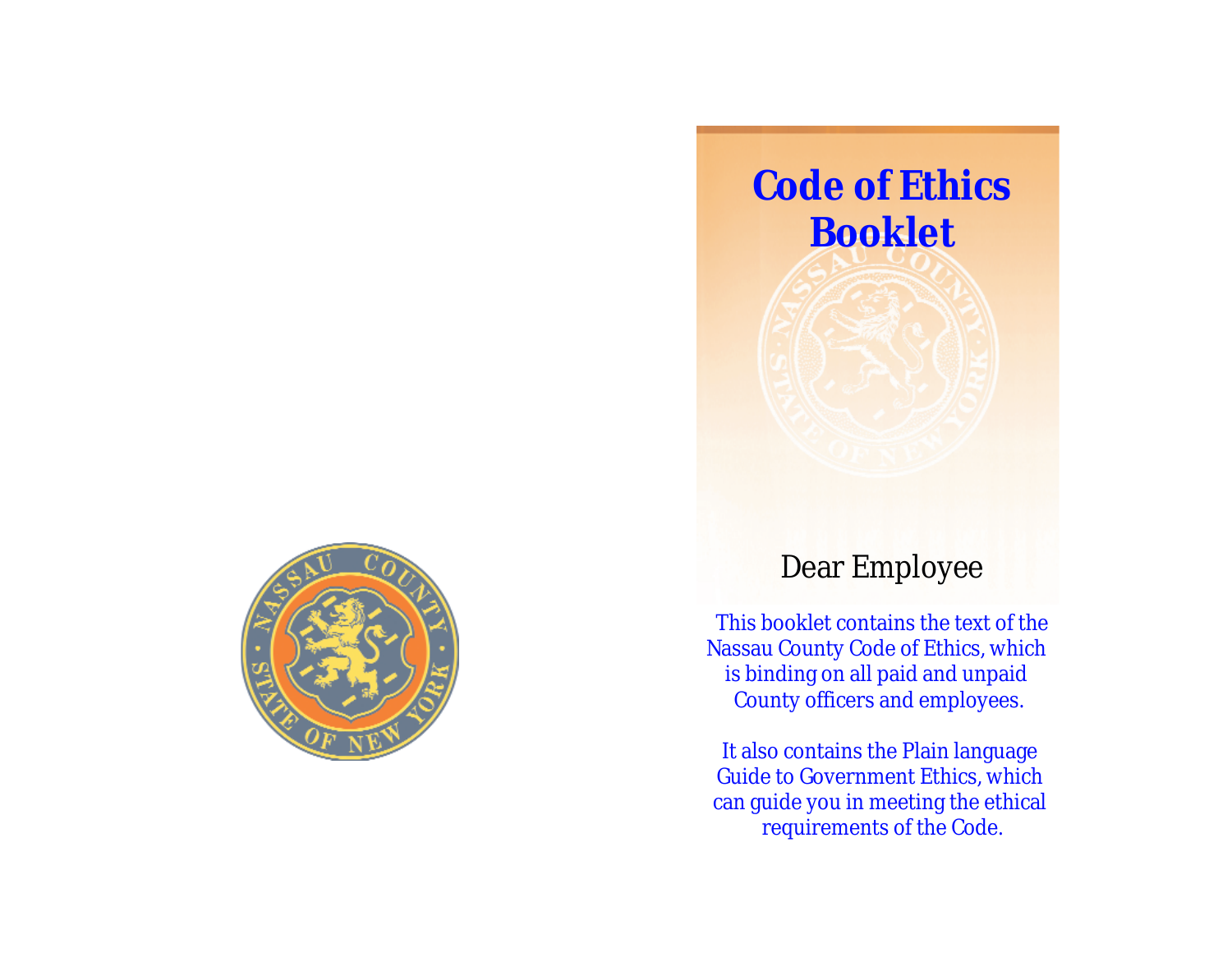## Plain Language Guide to Government Ethics for Nassau County Officers and **Employees**

This plain language Guide to Government Ethics has been prepared by the Board of Ethics to assist you in avoiding actual or potential conflicts of interest. It is not intended to replace the actual text of the Nassau County Code of Ethics, reprinted later in this booklet which contains more specific limitations and exceptions as well as provisions applicable to specific classes of County officers and employees, such as Legislators.

#### I. Introduction

The purpose of the Code of Ethics is to foster integrity in government, promote public confidence, and help County officers and employees to discharge their official duties without fear of unwarranted accusations of unethical conduct.

### II. Who Must Comply?

You must comply with the Code of Ethics if you are a County officer or employee, whether you are paid or unpaid. You must comply with the Code of Ethics if you are a member of a County board or commission.

#### III. Guide to Government Ethics

1. Using Your Public Office for Private Gain. You may not take an action or fail to take an action as a public servant for the purpose of obtaining a financial benefit for you, a member of your immediate family, or anyone with whom you have a business or financial relationship.

#### 2. Contracts with the County. Neither you, nor a member of your immediate

family, may enter any kind of a contract with the County. In general, this does not prohibit you from seeking a license or permit from the County as a member of the public wishing to utilize County resources,

or from getting a license to operate a business in the County other than on County property, or from serving as a foster parent. Further, if your position with the County is uncompensated, you are not prohibited from having contracts with agencies other than your own agency. **<sup>1</sup>**

3. Owning/running a business. If you are paid by the County, you may not own any part of a business or firm that does business with the County, or be an officer or director of such a business. However, you may own less than 5% of the stocks of a publicly-traded corporation that does business with the County.

4. Working on contracts in which you have an interest. Whether you are paid or unpaid, it is a misdemeanor for you to do any work for the County on a contract if you are an agent or principal of a firm that is interested in the contract, if you are an owner of any stock in a firm that is interested in the contract, or if you will profit from the contract in any way. It is also a misdemeanor for you to attempt to influence any action on such a contract.

5. Misuse of County Resources. You may not use County letterhead, personnel, equipment, supplies, or resources for a non-County purpose, nor may you pursue personal or private activities during times when you are required to work for the County.

6. Gifts. You may not accept gifts or favors worth more than \$75.00 per year from anyone other than your parent, spouse or child, if you know the person is interested in doing business with the County. You may not request or encourage gifts of any value from any person, other than your parent, spouse or child, who is interested in business dealings with the County. You may not accept a reward of any kind or amount for performing your duties as a county officer or employee.

7. Moonlighting and outside interests. You may not have an outside job or engage in outside activities that conflict with your duties as a county officer or employee.

8. Confidential Information. You may not disclose confidential County information or use it for any non-County purpose.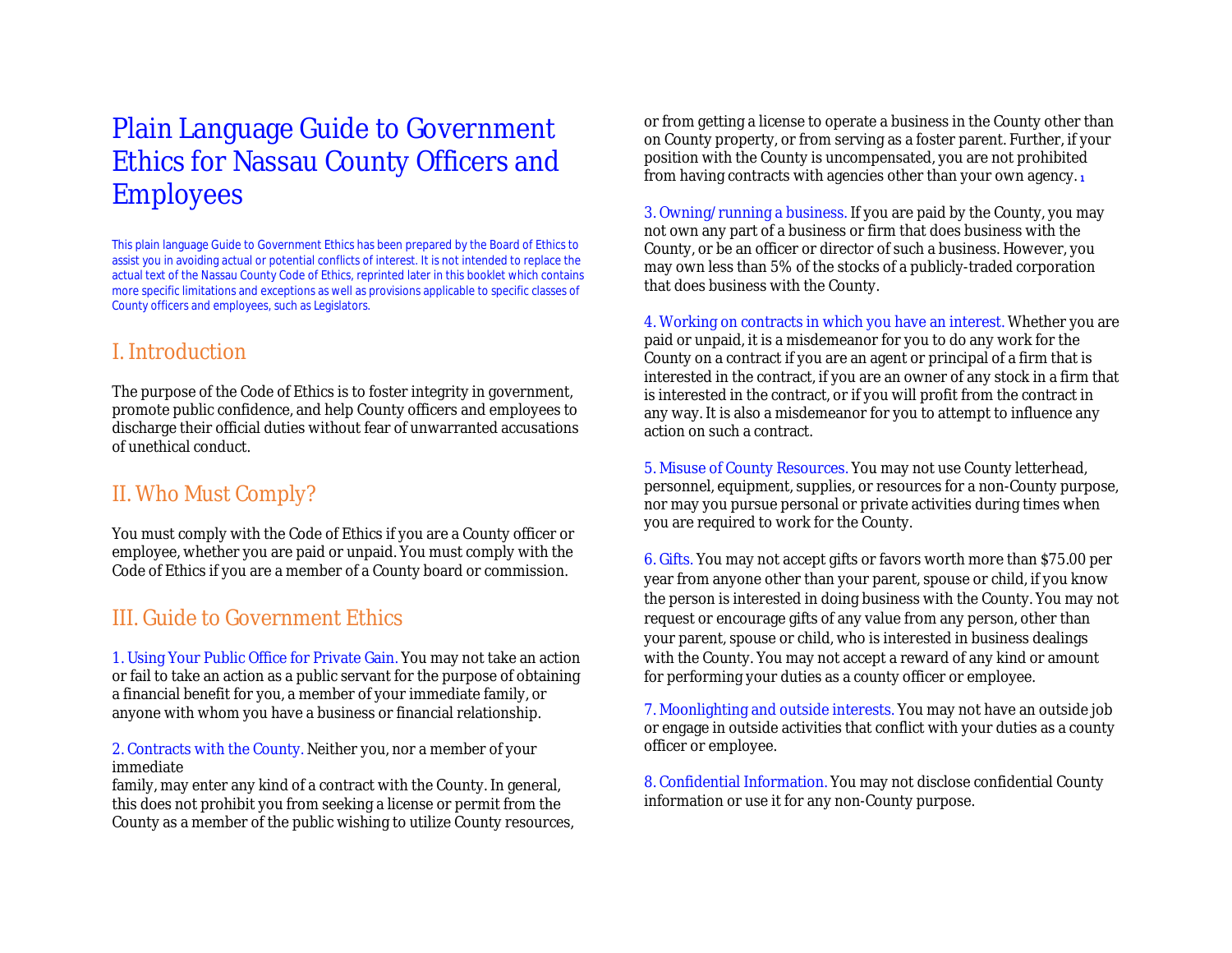9. Appearing for Others. You may not communicate with any County agency on behalf of a person or entity from whom you receive a salary or compensation.

10. Lawyers, Agents and Brokers. You may not represent anyone other than yourself or the County in business or professional dealings with any County agency, unless your county position is uncompensated and there is no conflict between your outside professional activities and your official duties.

11. Hiring and supervision of relatives. You may not hire or press others to hire your relatives and you may not directly supervise or evaluate your relatives without the written approval of the Board of Ethics.

12. Post-Employment Two-Year Ban. For two years after you leave County service, you will not be permitted to communicate with any County agency on behalf of an entity with which you have a business relationship other than a governmental entity. However, if your position with the County is uncompensated, this restriction will only extend to post-employment communications with your own agency.

13. Post-Employment Permanent Ban. After you leave County service, you may never work on a particular matter you personally and substantially worked on for the County.

14. Disclosure and Non-Participation. You must refrain from acting on any matter in which you have a personal interest that could appear to compromise your impartial judgments and you must report the conflict and your intent to refrain from acting to the Board of Ethics.

15. Disclosure of interest in legislation or contracts. You must disclose any interest you have in existing or proposed County legislation or contracts to the Board of Ethics and your immediate supervisor.

16. Serving not-for-profit organizations. You may be an officer or director of, or a policymaker for, a not-for-profit organization that does business with the County if you do this activity on your own time, you refrain from taking any action as a County employee that could impact

on that organization and you do not contact anyone at the County in regard to that agency. You may not receive compensation for such work but you may receive reimbursement for expenses that you incur in working for the organization.

17. Influencing others to act in a manner inconsistent with the Code. You may not influence other County officers or employees to act in a manner that would violate the Code of Ethics.

#### IV. Annual Financial Disclosure

Depending on the County position that you hold, you may be required to file an annual financial disclosure statement with the Board of Ethics. **2**

### V. Board of Ethics

You may request confidential advisory opinions and waivers, for good cause, from these requirements from the Board of Ethics. For further information or to obtain answers to specific questions, you may write or call the Board of Ethics at:

Nassau County Board of Ethics One West Street Mineola, NY 11501 (516) 571-3056

**1** In addition to the prohibitions found in the Code of Ethics, Charter §2203 prohibits having an interest in the sale of a tax lien certificate, property acquired by the County in a tax collection procedure, or in any condemnation involving the County or a local municipality.

**2** See, Nassau County Administrative Code §22-4.3 (Financial Disclosure Law).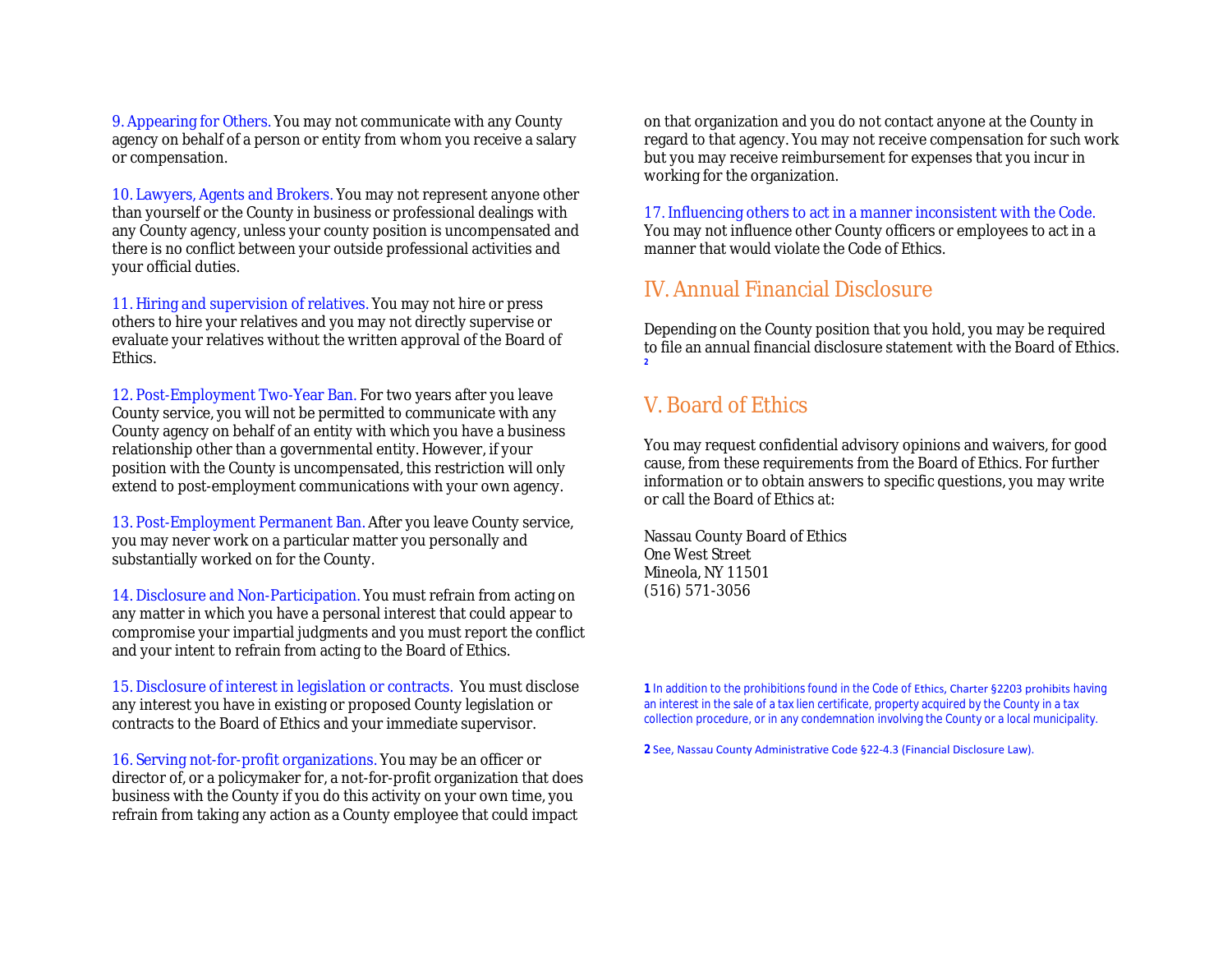# Nassau County Code of Ethics



Section 2218 of the Nassau County Charter, as amended by Local Law No. 4-2007 and Local Law No. 6-2017

## Nassau County Code of Ethics:

Section 2218 of the Nassau County Charter, as amended by Local Law No. 4-2007 and Local Law No. 6-2017

### 1. Definitions.

"Agency" shall include any agency, Board, bureau, commission, department or other similar entity of the County.

"Appear" shall mean to make a communication in any form, personally or through another person, including, but not limited to, by letter, by telephone, by e-mail or by facsimile, on behalf of a person or entity from whom one receives income or compensation.

"Board" shall mean the Nassau County Board of Ethics.

"County officer or employee" shall include the officers and employees of any agency of the County, as defined herein, in addition to any officer who is appointed, pursuant to law, by the County to serve any other entity unless such person is subject to the Public Officers Law and the oversight of the State Ethics Commission or is otherwise exempt from the local ethics code.

"Financial Interest" shall mean (i) a foreseeable direct or indirect pecuniary or material benefit accruing to a County officer or employee as a result of a financial or business dealing with the County; (ii) an ownership interest in any entity, except a publiclytraded corporation of which the County officer or employee owns less than five percent of the outstanding stock; or (iii) a position as officer, director, trustee, or partner of an entity. For the purposes of this section, the financial interests of an officer or employee's spouse, domestic partner, minor children and dependents shall be deemed financial interests of such officer or employee; provided, however, that a County officer or employee shall not be deemed to have a financial or other private interest in the employment, by the County, of his or her spouse, domestic partner, minor child or dependent.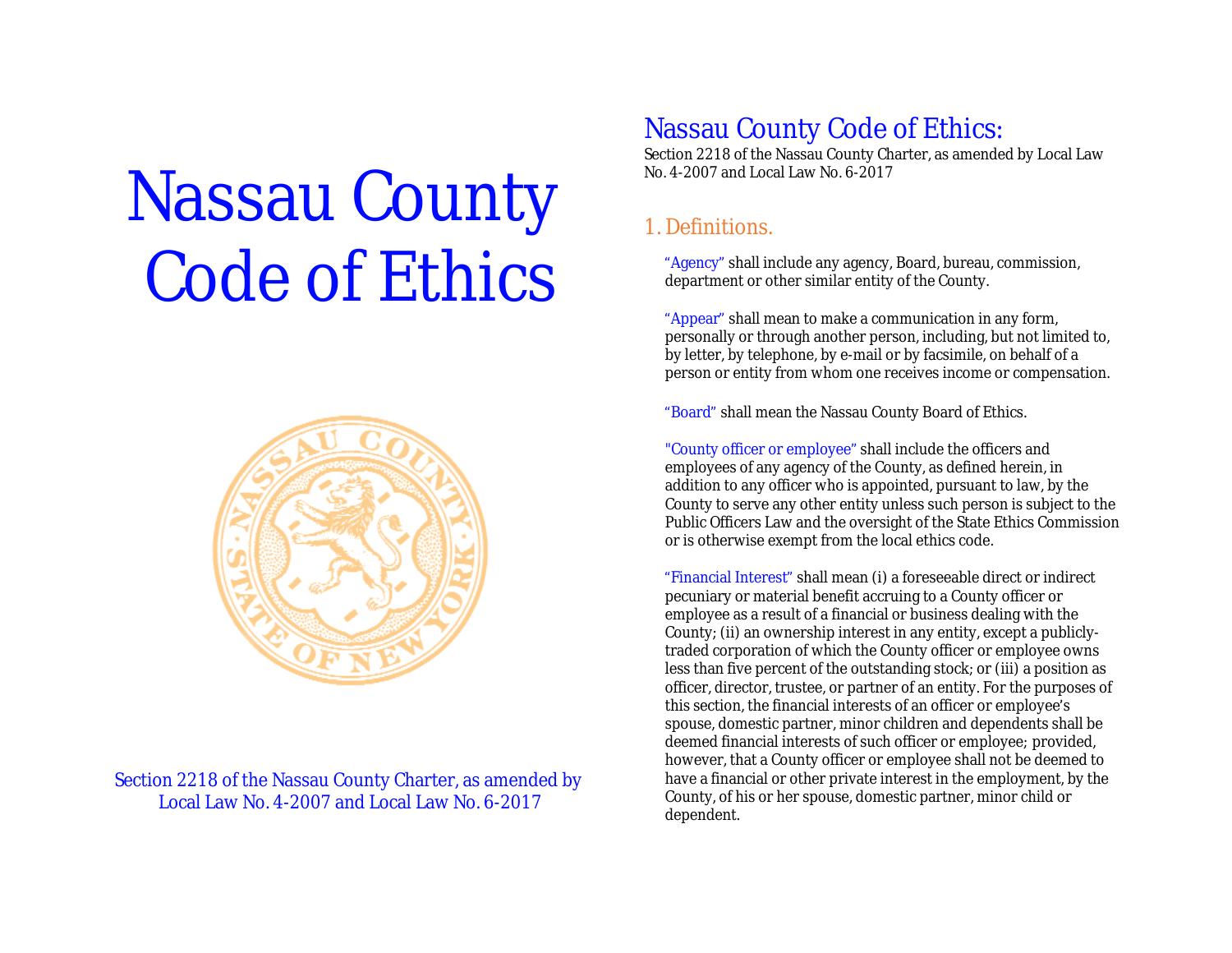"Ministerial act" shall mean an administrative act, including the issuance of a license, permit or other permission by the County, which is carried out in a prescribed manner and which does not involve substantial personal discretion.

"Relative" shall mean mother, father, son, daughter, sister, brother, stepmother, stepfather, stepson, stepdaughter, aunt, uncle, cousins in the first and second degree of consanguinity, domestic partner, mother-in-law, father-inlaw, sister-in-law, brother-in-law and grandparents.

### 2. Conflicts of Interest Prohibited

a. Except as provided in subdivision twelve of this section, no County officer or employee whether paid or unpaid, shall:

- (1) Have a financial interest, except by operation of law, in any business or professional dealings with the County or any agency thereof or a financial interest in any entity which has business or professional dealings with the County.
- (2) Participate as attorney, agent, broker, representative or employee in a business or professional transaction with, or lawsuit against, the County or any agency thereof for any person or entity directly or indirectly in any manner whatsoever or fail to ensure that adequate measures are taken to prevent his or her participating in any manner in any such transaction where a law firm or other entity in which such person is an owner, member or employee becomes involved as attorney, agent, broker or representative in such a transaction with, or lawsuit against, the County.
- (3) Accept or retain other employment, engage in any business transactions, make or retain any investments, have any financial interest, or engage in other activities that directly or indirectly create a conflict with his or her official duties.
- b. A County officer or employee shall not appear before any agency or officer of the County except on behalf of the County, provided, however, that for County officers or employees serving in an unpaid capacity, this prohibition shall apply only to appearances before the agency served by such officer or employee.
- c. No County officer or employee shall receive, or enter into any agreement, express or implied, for compensation for services to be rendered in relation to any matter that is before the agency served by such officer or employee, or any agency over which he or she has supervisory control or to which he or she has the power to appoint any member, officer or employee.
- d. No legislator, during his or her term and for a period of two years from the expiration of the term to which he or she was elected, shall engage in any employment as a lobbyist on behalf of any person, firm, corporation or association doing business with the County.

#### 3. Gifts and Favors.

No officer or employee of the County, whether paid or unpaid, shall accept gifts aggregating to seventy-five dollars (\$75.00) or more during a twelve-month period, nor solicit any gift of any value, whether in the form of services, loan, thing or promise of any other form, from any one person, firm or corporation which to his or her knowledge is interested directly or indirectly in any manner whatsoever in business or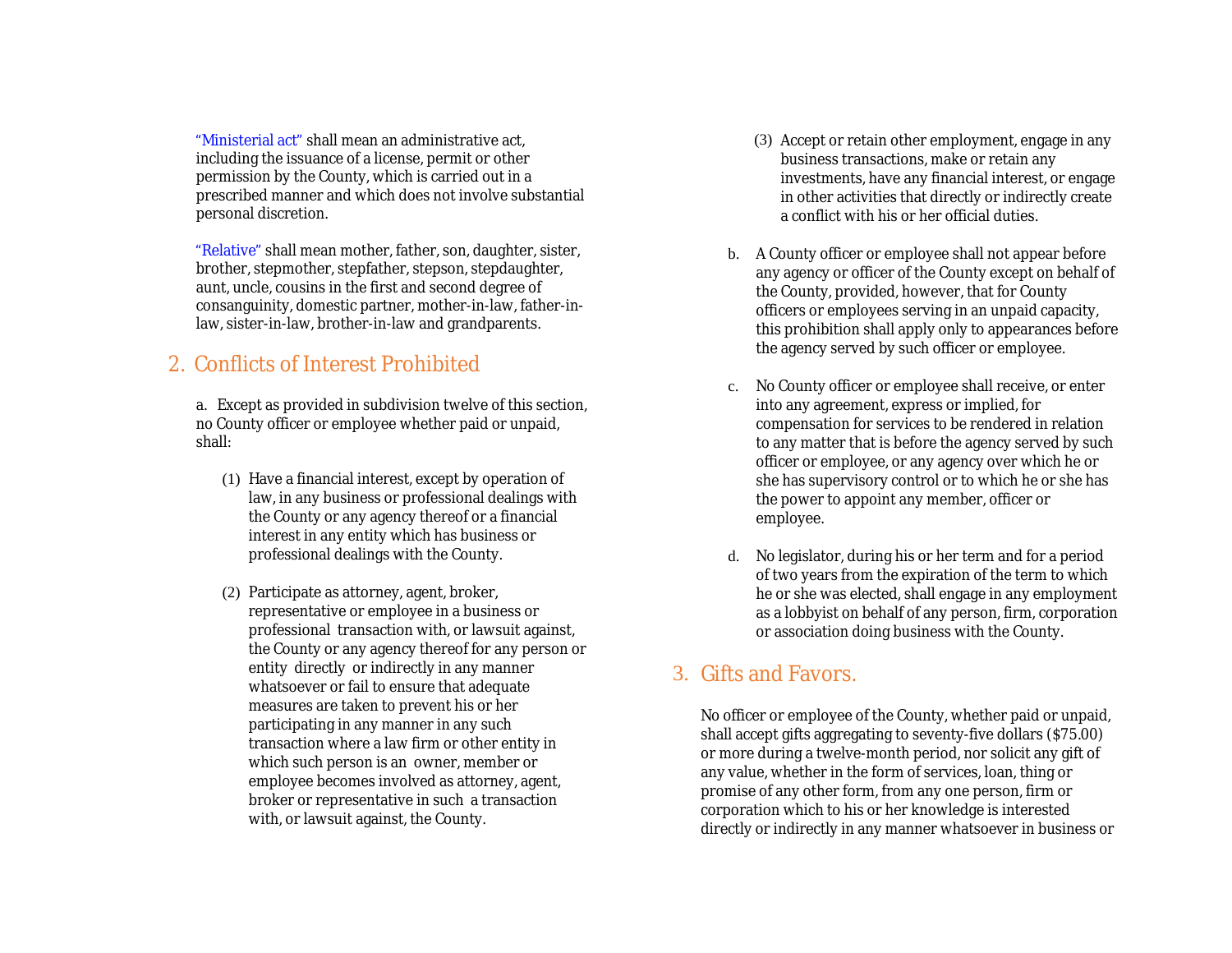professional dealings with the County or any agency thereof. For purposes of this subdivision, the value of a gift of a ticket or comparable authorization entitling the holder to food, refreshments, entertainment, or any other benefit shall be the face value of the ticket or the cost of entrance to the general public, notwithstanding the fact that part of the cost of attending is a tax-deductible or political contribution.

### 4. Recusal and Disclosure of Interest.

- a. A County officer or employee, whether paid or unpaid, shall promptly recuse himself or herself from acting on any matter before the County in which he or she has (i) any direct or indirect financial or (ii) any other private interest that a reasonable person would perceive to compromise his or her ability to make impartial judgments or take discretionary actions in the best interests of the County.
- b. Any County officer or employee who recuses himself or herself pursuant to paragraph (a) of this subdivision shall be required to disclose such recusal in writing to the Board and the nature of his or her private interest. The Board shall file and retain such disclosure as a public record. The Board may issue an opinion in response to such disclosure, request additional information related to the disclosure, give advice by letter or informal communication, or file the disclosure with no response. Neither the disclosure nor any response by the Board shall be confidential.
- c. Where a County officer or employee has, or acquires an interest in any existing or proposed legislation, contract, purchase agreement, lease agreement, use and occupancy agreement, or other agreement with the County, the officer or employee shall disclose the nature and extent of that interest in writing to his or her immediate supervisor and to the Board as soon as he or she has knowledge of the actual or prospective interest.

#### 5. Disclosure of Confidential Information.

No officer or employee of the County, whether paid or unpaid shall disclose confidential information concerning the property, government or affairs of the County or any other confidential information of an official character obtained as a result of County employment except when disclosure is required by law or when such information is otherwise available to the public, nor shall he or she use such information to advance the financial or other private interest of himself or herself or others.

#### 6. Misuse of County resources.

No officer or employee of the County shall use the resources of the County in furtherance of his or her business, professional or political interests or activities, or in furtherance of the interests or activities of any outside entity other than pursuant to a County contract with such entity, without the approval of the head of his or her agency and the approval of the Board of Ethics upon a finding by the Board that such activity is in furtherance of the interests of the County.

#### 7. Hiring and supervision of relatives.

No officer or employee of the County shall hire or induce others to hire a relative of such officer or employee nor shall any officer or employee of the County directly supervise or evaluate the work of any relative employed by the County except: a) as required by the Civil Service Law or rules promulgated thereunder; b) pursuant to a supervisory arrangement that began prior to the effective date of this subdivision; or c) with the written approval of the Board of Ethics. In determining whether to approve the request of an officer or employee to hire or supervise a relative, the Board shall consider, among other things, the nature of the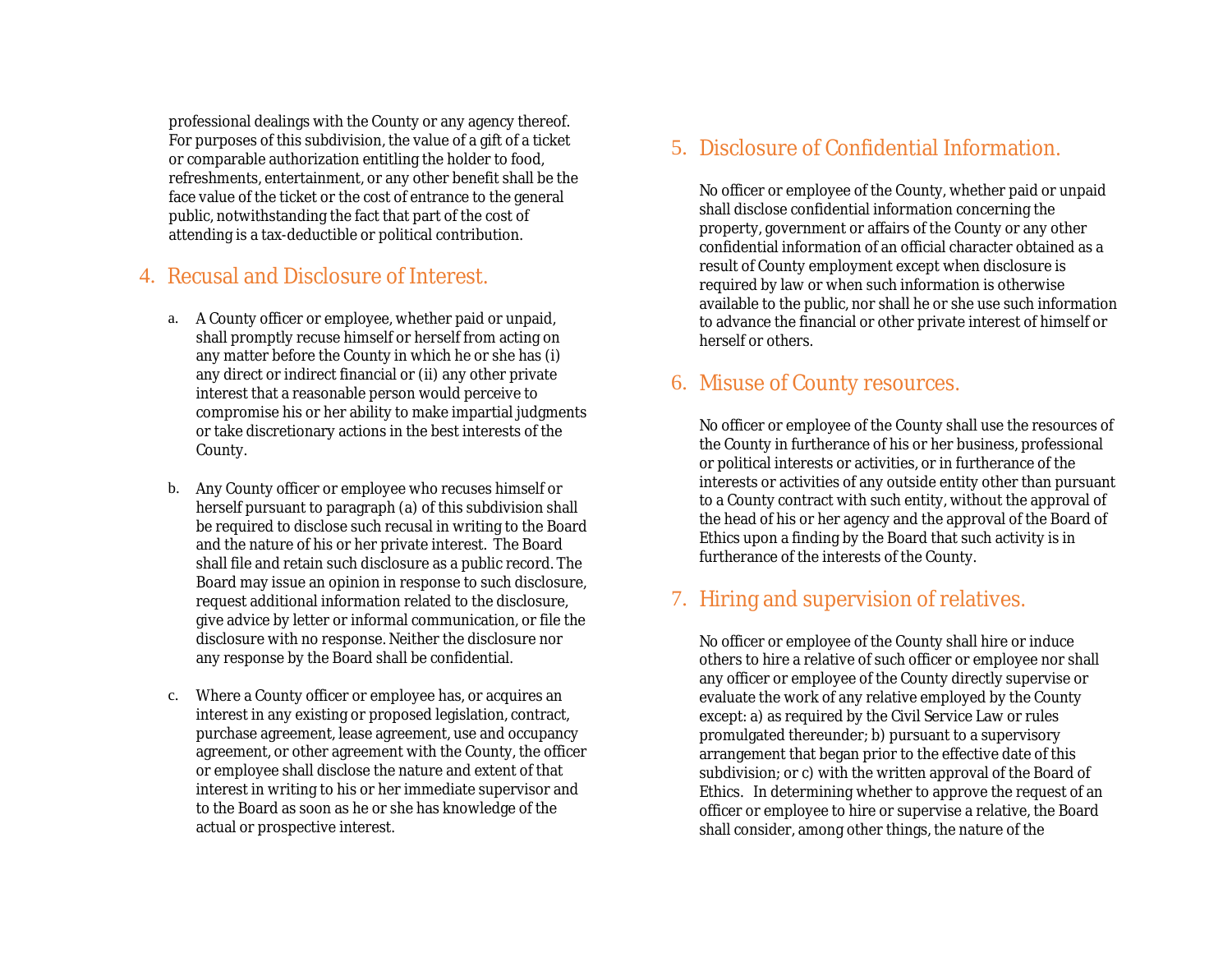relationship at issue and any steps that have been taken to ensure objectivity in any such hiring decision, salary determination, evaluations, recommendations for promotions and increases and other aspects of a supervisory relationship. Neither such request for Board approval nor the determination of the Board shall be confidential. Nothing in this subdivision, nor any approval issued by the Board pursuant to this subdivision, shall relieve an employee of the continuing requirement to exercise his job duties in the best interests of the County, without giving raises, promotions or other beneficial terms or conditions of employment based on private interests or personal relationships, and the Board may continue to enforce such requirement, as it deems appropriate, whether or not it has approved the hiring or supervision of a relative.

#### 8. Post-employment restrictions.

- a. No person who has served as a paid officer or employee of the County shall, within a period of two years after the termination of such service or employment, appear before any Board, agency, officer or employee of the County, except on behalf of the State, or a political subdivision or instrumentality thereof, or in furtherance of the interests of the County with the approval of the Board upon application of a County agency. No person who has served as an unpaid officer or employee of the County shall, within a period of two years after the termination of such service or employment, appear before his or her former agency or the officers or employees thereof, except on behalf of the State, or a political subdivision or instrumentality thereof, or in furtherance of the interests of the County with the approval of the Board upon application of a County agency.
- b. No person who has served as a paid or unpaid officer or employee of the County shall receive compensation or render any services in relation to any case, proceeding,

application or particular matter which such person was directly concerned with, personally participated in, or actively considered during the period of his or her service or employment, except in furtherance of the interests of the County with the approval of the Board upon application of a County agency. A former officer or employee is also required to ensure that adequate measures are taken to prevent his or her participating in any manner in such particular case, proceeding, application or particular matter if a law firm or other entity in which such person is an owner, member or employee becomes involved with any aspect of such particular case, proceeding, application or particular matter

c. No former paid or unpaid officer or employee of the County shall disclose confidential information concerning the property, government or affairs of the County or any other confidential information of an official character obtained as a result of County employment except when disclosure is required by law or when such information is otherwise available to the public, nor shall he or she use such information to advance the financial or other private interest of himself or herself or others.

#### 9. Pecuniary interest of officers, employees or agents in execution of contracts prohibited.

No officer, employee or agent of the County, whether he or she be such by election, appointment or contract shall directly or indirectly, either on his or her own behalf or for another person or corporation, make or participate in making, including the preparation of specifications or plans for, any contract or agreement in which said officer or employee or agent is interested directly or indirectly as principal or agent or as an officer of or owner of stock in a corporation, nor shall an officer, employee or agent in any way influence the action of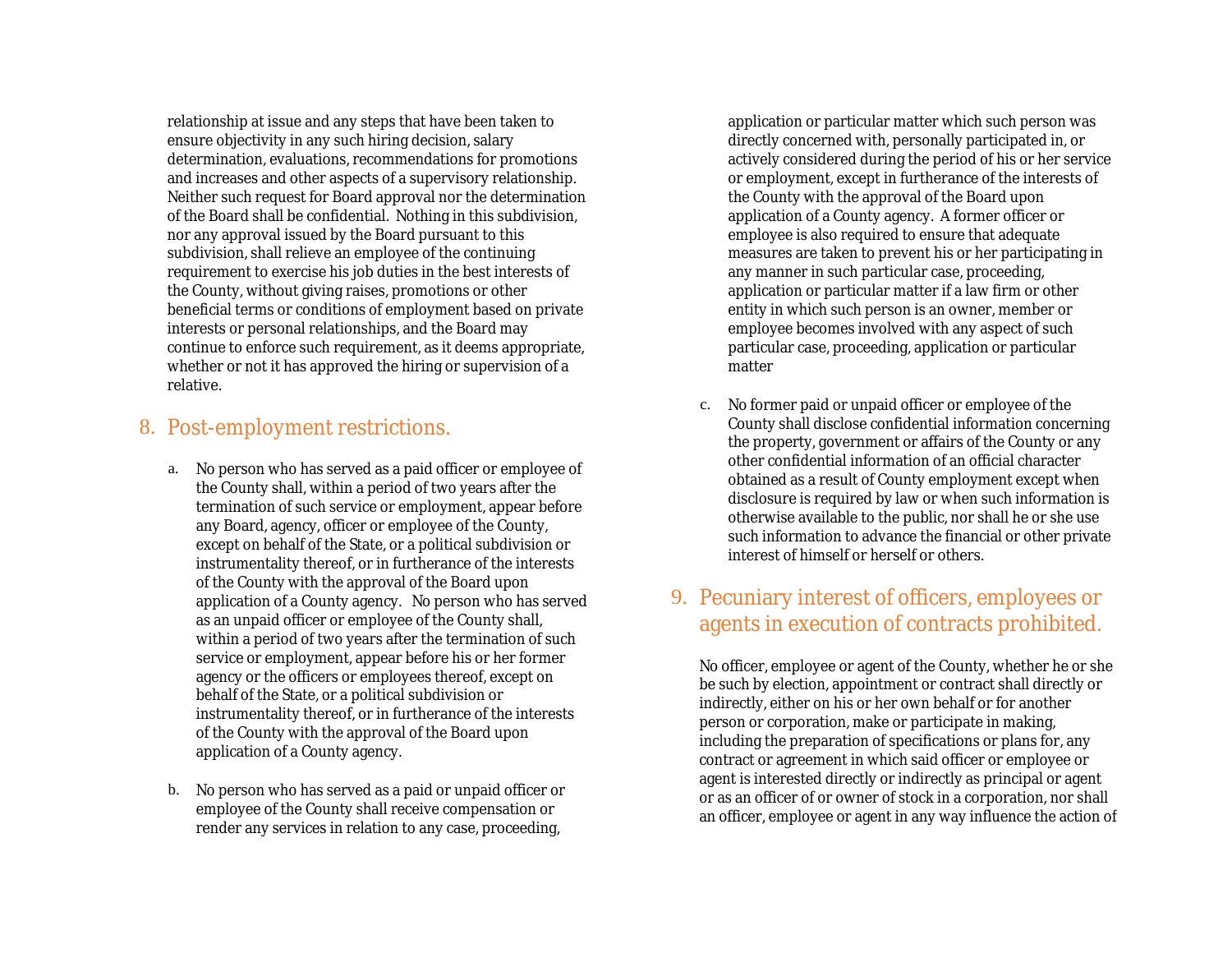any other officer or employee or agent in relation to the making, or fail to recuse him or herself from the discussion and approval process of any County contract or agreement in which he or she has such an interest. In addition to other penalties that may be imposed by the Board as set forth in this Code, if any such officer or employee or agent shall willfully violate the provision of this section, such contract or agreement shall be voidable, and such officer or employee or agent shall be guilty of a misdemeanor and upon conviction thereof shall forfeit his office or employment or agency and shall be further punished by a fine of not more than one thousand dollars or by both such fine and imprisonment. The provisions of this section shall not apply to the making of a contract with the County to serve as a foster parent or to act as a physician for any County department or agency or to any ministerial acts taken by a County officer, employee or agent. Further, the provisions of this section shall not preclude a contractor or a contractor's officers and employees from advocating for or participating in the drafting of extensions, renewals or amendments of its own contract with the County nor preclude a contractor from assisting the County with the drafting of specifications upon request of a County agency.

#### 10.Board of Ethics.

a. There shall be a Board of Ethics consisting of five members, four (4) of whom shall be appointed by the County Executive, subject to the confirmation of the County Legislature, all of whom shall reside in the County and who shall serve without compensation, not more than two (2) of whom shall be members of the same political party, and the County Attorney. The members of the Board shall elect a chairperson. Except for the County Attorney, each member shall serve for a term of five (5) years.

i With the exception of the County Attorney, no person, while serving as a member of the Board, shall hold any public office, seek election to any public office, be a public

employee in any jurisdiction, have business dealings with the County or any elected official, hold any political party office, appear as a lobbyist before the County or make a contribution to any County elected official or candidate for County office.

ii Any vacancy occurring on the Board other than by expiration of a term shall be filled by nomination of a successor within sixty (60) days of the creation of the vacancy. The County Legislature shall act on such nomination within sixty (60) days of the filing of the appointing resolution in the Office of the Clerk of the Legislature.

iii Three (3) members of the Board shall constitute a quorum, and the Board shall have the power to act by a vote of three (3) members.

iv The members of the Board shall not receive compensation but shall be reimbursed for reasonable expenses incurred in the performance of their official duties.

- b. The Board shall have the authority to investigate complaints of actions in violation of this section or may initiate an investigation by a majority vote of the Board. The results of any such investigation may be shared, in the discretion of the Board, with necessary and appropriate County officers and law enforcement officials. In furtherance of this investigatory function, the Board may request that the Commissioner of Investigations use the power and resources of his or her office to assist the Board.
- c. The Board shall develop written guidelines as to the procedures it shall follow in the investigation and determination of a complaint. Such guidelines shall be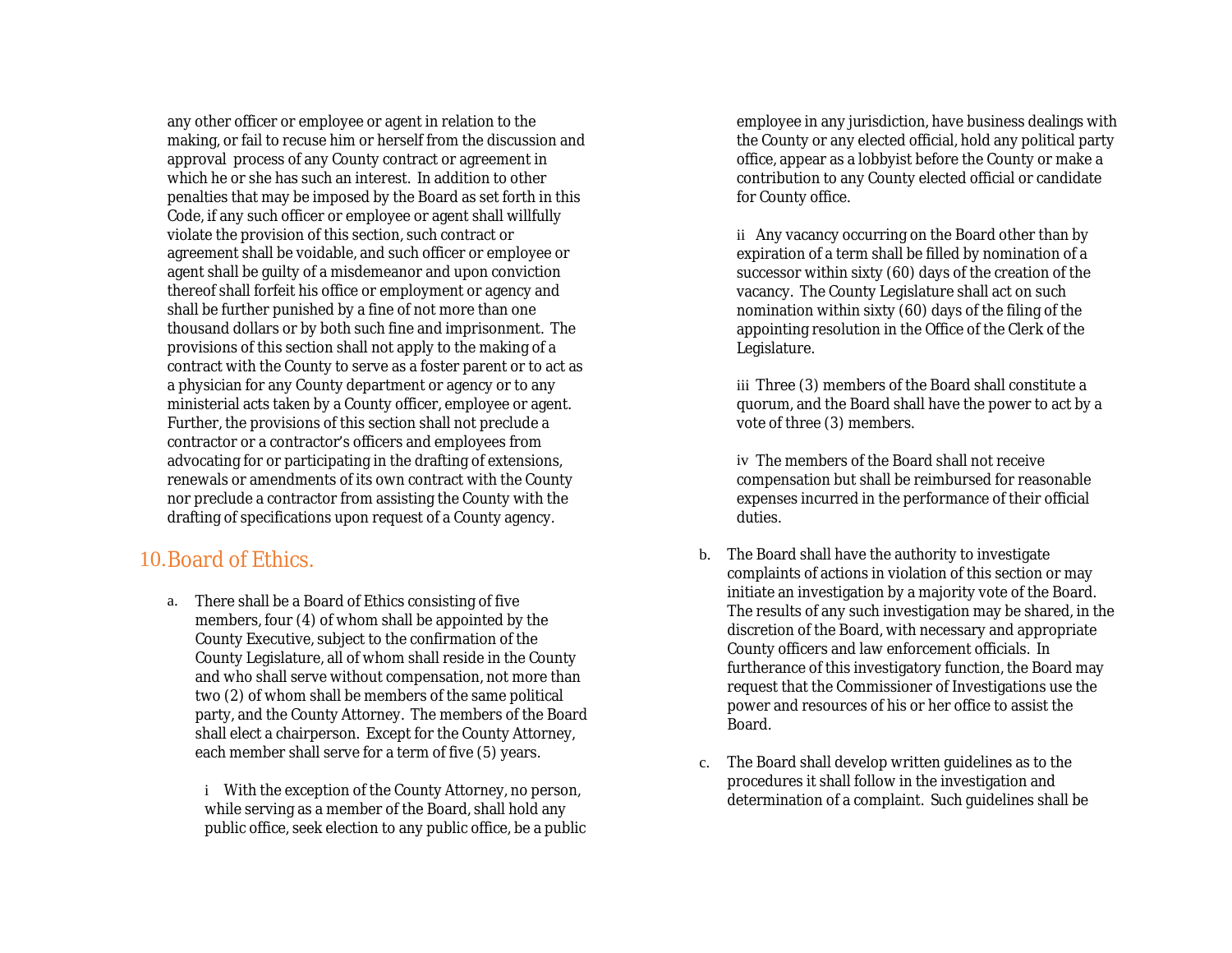included in a webpage on the Official Website of Nassau County.

i In the course of an investigation and complaint, all procedural protections, rights to representation or counsel and due process contained in Civil Service Law Section 75 shall be afforded to all officers or employees and Section 75 rules and procedures shall control regardless of the eligibility of the officer or employee under the Civil Service Law.

d. The Board also shall render advisory opinions with respect to this section, such opinions to be rendered only to an officer or employee or former officer or employee requesting advice relative to himself or herself, or to the head of a County agency, to the County Executive or to a Legislator. All requests for opinions must be submitted to the Board in writing. Such opinions shall be rendered, if practicable, within forty-five (45) days of the receipt by the Board of the written request. If more than forty-five (45) days are required to issue the requested opinion, the Board shall notify the individual making the request and inform that individual of a date upon which the opinion shall be rendered. In addition, the Board shall notify any individual requesting an advisory opinion if it is unable to provide the requested opinion within forty-five (45) days. Such notification shall contain sufficient detail as to the reasons the Board is unable to render an opinion, and shall request additional information if necessary to allow it to render an opinion. The Board may decline to issue an opinion when (a) the request inquires about the propriety of conduct of a person other than the requester; (b) the subject of the request is a person other than the requester; (c) the request raises an abstract or hypothetical question. The Board shall only disclose and distribute opinions to the person duly requesting it. However, where an advisory opinion is issued and the person who is the subject of the opinion fails to adhere to the guidance of an opinion that

has been disclosed to him or her, such violation may, in the discretion of the Board, be disclosed to the head of such person's agency or the necessary and appropriate County officers or law enforcement officials, subject to the provisions in subdivision 11 herein. Notwithstanding the provisions of this paragraph, all such advisory opinions issued by the Board either prior to or subsequent to the effective date of this local law may be issued with the names and other identifying information redacted and such advisory opinions issued with appropriate redactions shall be made available to the public to the extent the Board determines that identities can be meaningfully protected. Opinions may also be issued and disclosed without the names redacted with the permission of any person who will be identified. Whenever a request for access to an advisory opinion is received, the officer, employee or appointed official who requested the rendering of the advisory opinion shall be notified of the access request by written notice to be mailed within seventy-two (72) hours of the receipt by the Board of Ethics of the request for access.

e. In lieu of a formal request for opinion, a County officer or employee may, at any time, submit to the Board an informational letter concerning his or her outside interests or activities whether or not such interests or activities appear to pose an explicit conflict of interest under this Code. Such an informational letter may also be submitted by an officer or employee concerning the outside interests or activities of someone to whom the officer or employee intends to make an offer of County employment or by a former County officer or employee. The Board shall file and retain such informational letter as a public record. The Board may issue an opinion in response to the informational letter, give advice by letter or informal communication, or file the informational letter with no response. Neither the informational letter nor any response by the Board shall be confidential.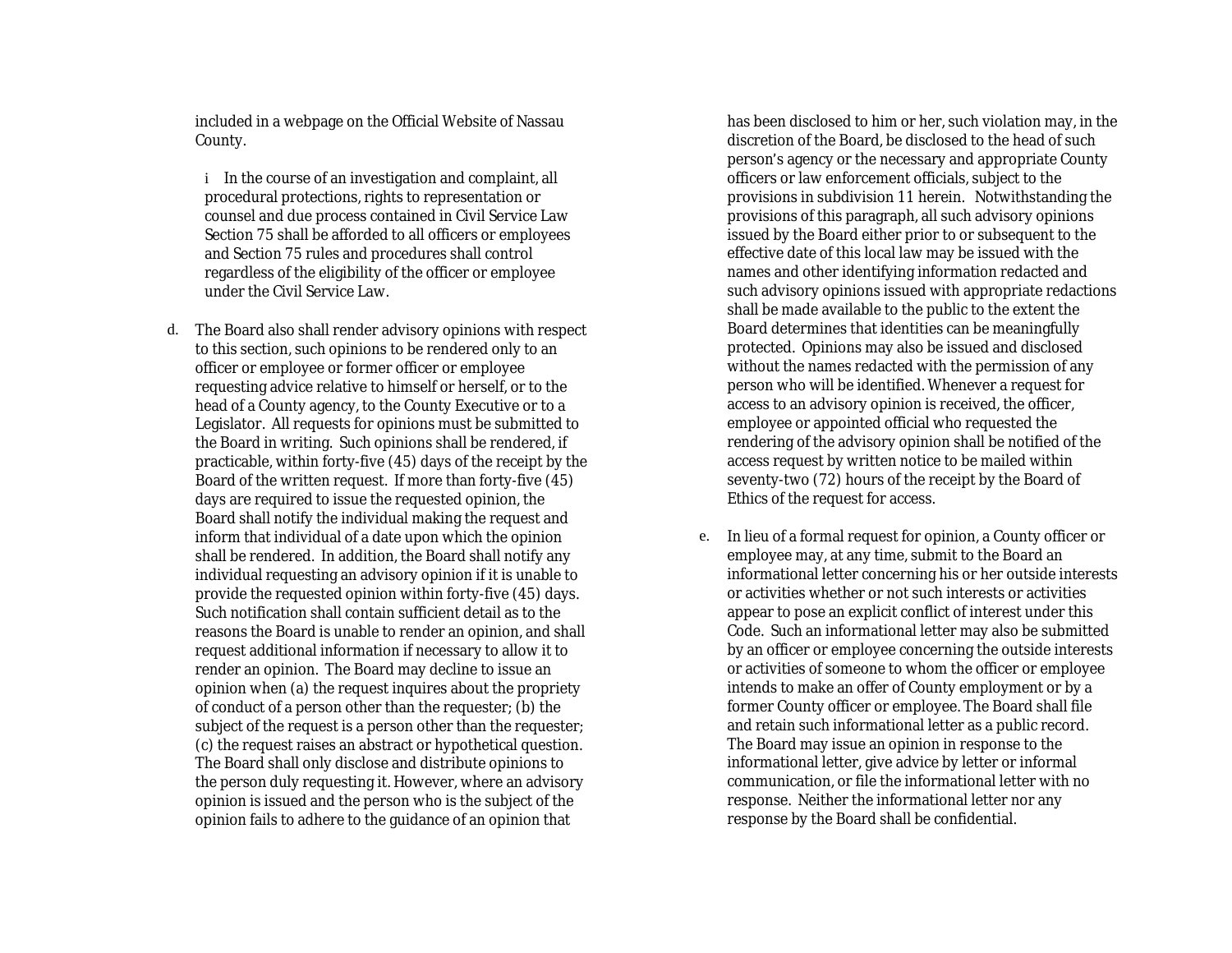- f. The Board shall promulgate its own rules and regulations concerning its forms and procedures and shall maintain appropriate records of its opinions and proceedings.
- g. The Board shall administer and enforce the provisions of Section 22-4.3(c) of the Nassau County Administrative Code relating to the filing of financial disclosure forms and financial disclosure requirements by County officials, officers and employees. The Board may delegate to any County officer the duty to distribute, collect and review financial disclosure forms and otherwise administer and enforce section 22-4.3 of the Nassau County Administrative Code relating to financial disclosure; provided, however, that such officer may not impose penalties but may make recommendations to the Board regarding the imposition of penalties for violations of section 22-4.3.
- h. The Board shall have the responsibility of informing County officers and employees and assisting their understanding of conflicts of interest requirements set forth by this Code and shall provide ethics training, guidance documents, seminars and education to Nassau County's officers, employees, departments, boards and commissions. Such training may be on the request of a particular department on a particular subject or subjects or upon the Board's own initiative and recommendation. The Board may conduct in person training and/or may utilize interactive on-line, web-based technologies in furtherance of this section.
- i. The Board shall develop and update as necessary written ethics guidelines based on this Code of Ethics that shall be provided to all employees hired after the effective date of this Local Law. Each employee hired after the effective date of this Local Law shall sign a statement that they received the guidelines and that they must abide by all

rules and requirements contained therein. Such statement shall be maintained in the employee's personnel file.

- j. The Board shall include a webpage on the Official Website of Nassau County containing guidance documents, web based instructional and educational resources, and any forms necessary to seek advisory opinions or to file an ethics complaint.
- k. The Board shall prepare and submit a report to the County Executive and the County Legislature no later than March 1 each year, summarizing the activities of the Board during the preceding calendar year.
- l. The Board shall meet at least once a quarter, may schedule additional meetings as necessary, and shall prepare and submit to the County Executive and the County Legislature a schedule of its meeting no later than February 1 each year. Such schedule shall be posted on the Official Website of Nassau County.
- m. The Board may make recommendations to the Nassau County Legislature with respect to the County Code of Ethics. The Board, upon its own formulation, shall promulgate its own rules and regulations as to its forms and procedures and shall maintain records of its opinions and proceedings. Copies of all rules and regulations promulgated by the Board shall be filed with the Clerk of the Legislature and posted to the Official Website of Nassau County within ten days of their adoption.

#### 11.Penalties.

A violation of any of the provisions of this section shall constitute cause for forfeiture of pay, suspension, imposition of fines of up to \$10,000 per violation or removal from office or employment, as may be imposed by the Board, after providing an opportunity to be heard in a proceeding conducted in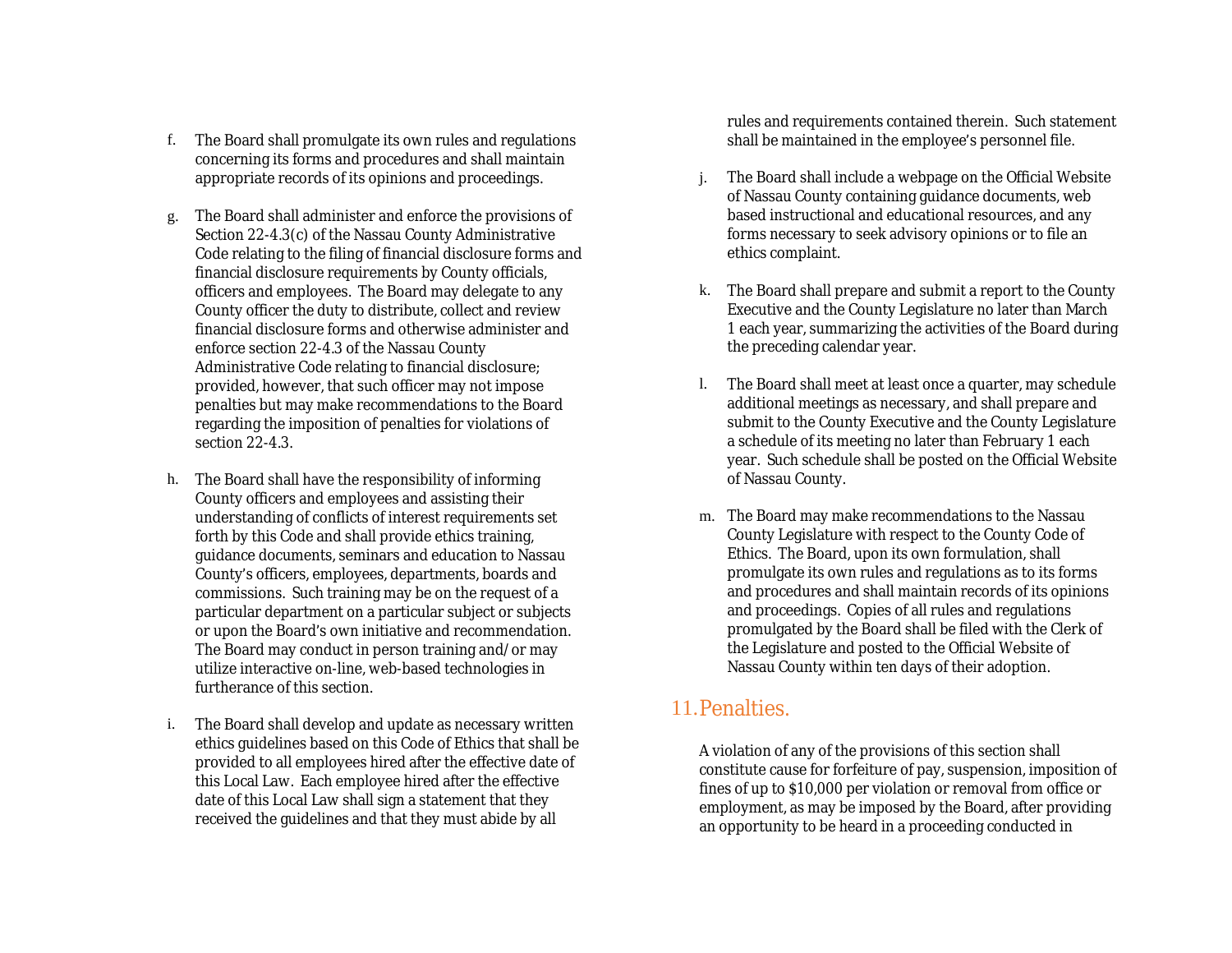accordance with due process. Any person found to have violated any such provision may file with the Board within seven days of such finding a written notice indicating his or her intent to commence a proceeding to review the determination pursuant to article seventy-eight of the civil practice laws and rules. Upon receipt of such notice, the Board shall stay the imposition of any penalty imposed pursuant to this subdivision until the commencement of the article seventy-eight proceeding. Resignation or dismissal from County employment shall not bar the imposition of penalties under this section for violations of the Code that occurred during the period of employment. Penalties may also be imposed under this section on a former employee for violations of the postemployment restrictions. The County Attorney shall provide for appropriate reporting and other services in relation to any such proceeding. Nothing in this section shall limit the imposition of any other penalties, fines and/or other sanctions which may be provided by law or prevent the County Executive or other appropriate supervisory officer from taking disciplinary action based on the findings of a separate inquiry or investigation.

#### 12.Exemptions.

- a. No employee may have any interests or take any action prohibited by subdivisions two through six of this section without the approval of the Board; provided that the provisions of this section shall not prohibit, or require recusal or transactional disclosure as a result of:
	- (1) An action specifically authorized by statute, rule, or regulation of the State of New York or of the United **States**
	- (2) A ministerial act.
	- (3) Gifts:
- (A) received by the County officer or employee from his or her parent, spouse or child; or
- (B) accepted on behalf of the County and transferred to the County.
- (4) Gifts or benefits having a reasonable value that are received by a County officer or employee listed in section 11 of the Domestic Relations Law for the solemnization of a marriage by that officer or employee at a place other than his or her normal public place of business or at a time other than his or her normal hours of business.
- (5) Awards from charitable organizations
- (6) Receipt of County services or benefits, or use of County facilities that are generally available on the same terms and conditions to residents or a class of residents in the County.
- (7) County officers or employees appearing or practicing before the County or receiving compensation for working on a matter before the County after termination of their County service or employment where they performed only ministerial acts while working for the County or where they are appearing in an official capacity as an officer or employee of another governmental entity.
- (8) Former County officers or employees appearing before the County where such appearances are a necessary incident of an otherwise permitted representation or employment in relation to an adjudicative proceeding before an agency or body, or a court other than an agency, Board or commission of the County.
- b. Notwithstanding the foregoing provisions of this section, any textbook authored by a member of the faculty as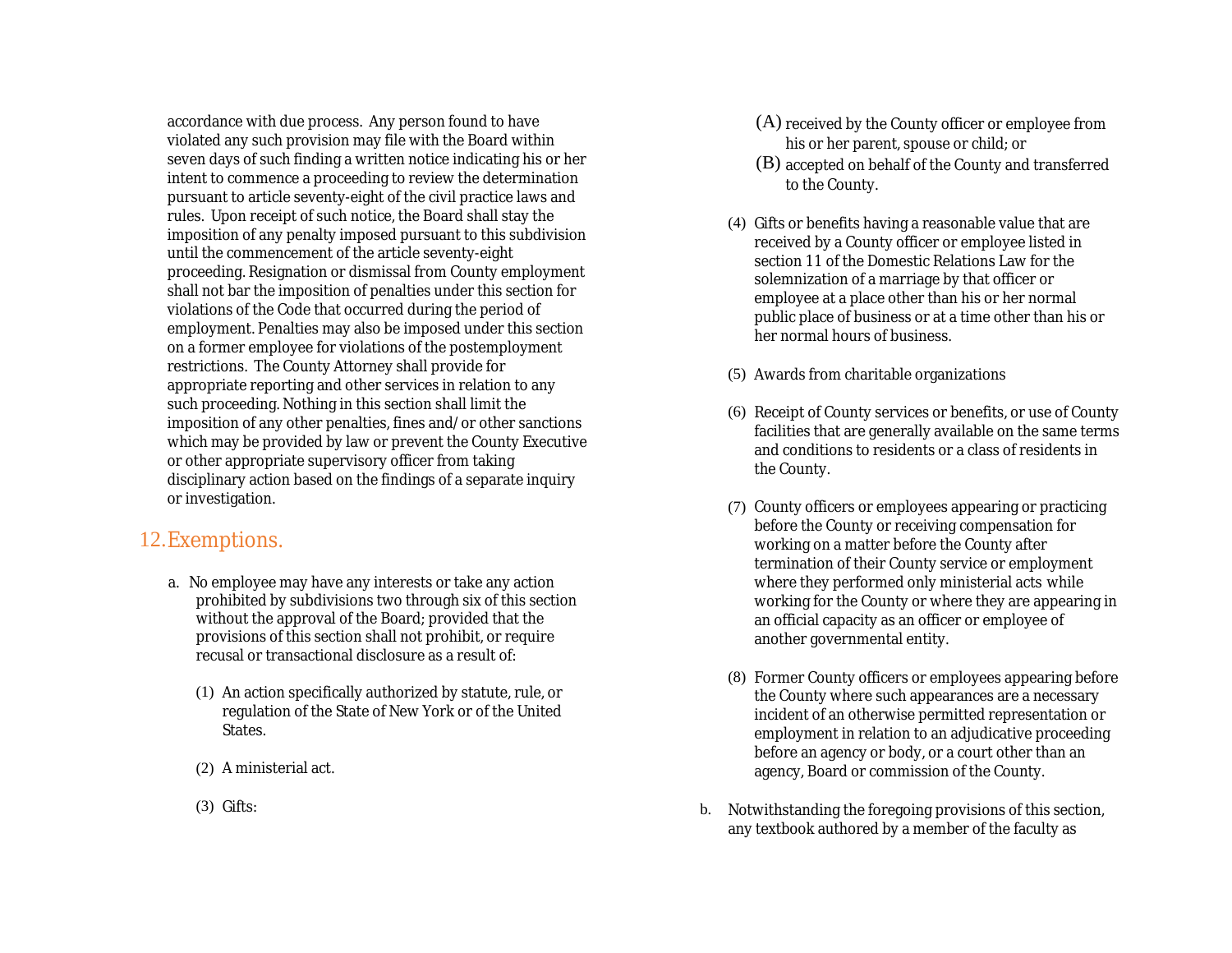Nassau Community College may be sold at the college and a royalty or other financial remuneration may be paid to such author, provided the sale of such a faculty authored textbook shall be made in accordance with the rules and regulations promulgated by the Board of Trustees of the college.

- c. Notwithstanding the foregoing provisions of this section, a County officer or employee may be an officer, director or trustee of a membership corporation or other nonprofit corporation or association, public authority, or public benefit corporation, or hold a policy making position with such entity, and participate in all activities and transactions of such entity, provided he or she receives no financial remuneration either directly or indirectly from such entity other than expenses actually and necessarily incurred in the performance of his or her duties. Any officer or employee receiving such remuneration for expenses shall, for each year in which such remuneration is received, be required to complete and file the financial disclosure statement promulgated pursuant to the provisions of §22.4.3 of the Administrative Code. A County officer or employee serving a membership corporation or other nonprofit corporation or association pursuant to this paragraph, other than in an ex-officio capacity, shall recuse himself or herself from acting, in his or her capacity as County officer or employee, on any matters directly affecting such entity, shall not use any confidential County information nor, without the approval of the Board, communicate with any County Board, agency, officer or employee in furtherance of the interests of such corporation or entity nor work on any case, proceeding, application or particular matter which such person has been directly concerned with, personally participated in, or actively considered as a County officer or employee.
- d. Notwithstanding the foregoing provisions of this section, a person serving the County or any agency thereof without

compensation shall not be subject to the prohibitions set forth in subparagraphs one and two of paragraph (a) of subdivision two of this section.

- e. Nothing in this section shall be deemed to prohibit an officer or employee of the County from providing services to a local development corporation, public authority, public benefit corporation, or similar entity as may be determined by the Board, where such services are provided pursuant to law or contract between the County and such entity, and the officer or employee does not receive additional compensation for such services. Such service shall not be deemed to be a private interest of such officer or employee nor to create a conflict with official duties.
- f. Notwithstanding the foregoing provisions of this section, an officer or employee of the County shall not be deemed to be in violation of paragraph (a) of subdivision two of this section for making a contract with the County to serve as a foster parent unless the making of such contract is in conflict with the proper discharge of his or her official duties.
- g. Notwithstanding any other provision of law, an elected official or a deputy county executive may attend a function given by a civic association or nonprofit organization of a charitable or community nature, when invited and paid for by the sponsoring organization, or attend a function of an association composed of representatives of business, labor, professions or the news media, when invited and paid for by the sponsoring organization. In addition, a staff member may be designated to attend any such functions as a representative of an elected official when specifically requested to do so by the elected official.
- h. Notwithstanding any other provision of law, an elected official or a deputy county executive may be a guest at